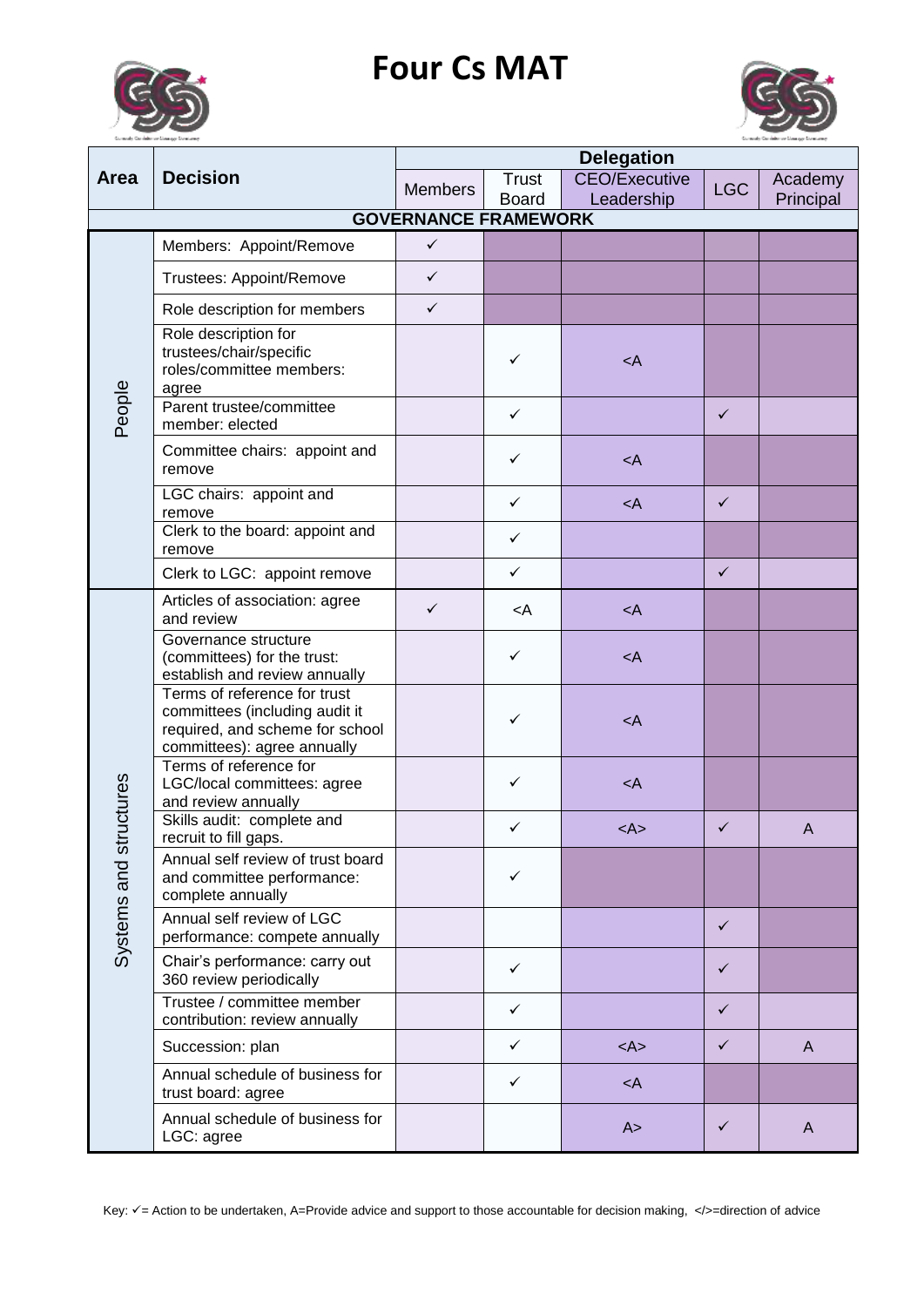| <b>REPORTING</b> |                                                                                                                                                                                                                |  |   |           |              |   |
|------------------|----------------------------------------------------------------------------------------------------------------------------------------------------------------------------------------------------------------|--|---|-----------|--------------|---|
| Reporting        | Trust governance details on<br>trust and academies websites:<br>ensure                                                                                                                                         |  | ✓ | $\prec$ A |              |   |
|                  | Academy governance details on<br>academy website: ensure                                                                                                                                                       |  | ✓ | $\lt$ A   |              |   |
|                  | Register of all interests,<br>business, pecuniary, loyalty for<br>members/trustees/committee<br>members: establish and publish                                                                                 |  | ✓ | $\lt$ A   |              |   |
|                  | Annual report on performance of<br>the trust: submit to members<br>and publish                                                                                                                                 |  | ✓ | $<$ A     |              |   |
|                  | Annual report and accounts<br>including accounting policies,<br>signed statement on regularity,<br>propriety and compliance,<br>incorporating governance<br>statement demonstrating value<br>for money: submit |  |   | $<$ A     |              |   |
|                  | Annual report work of LGC:<br>submit to trust and publish                                                                                                                                                      |  |   |           | $\checkmark$ | A |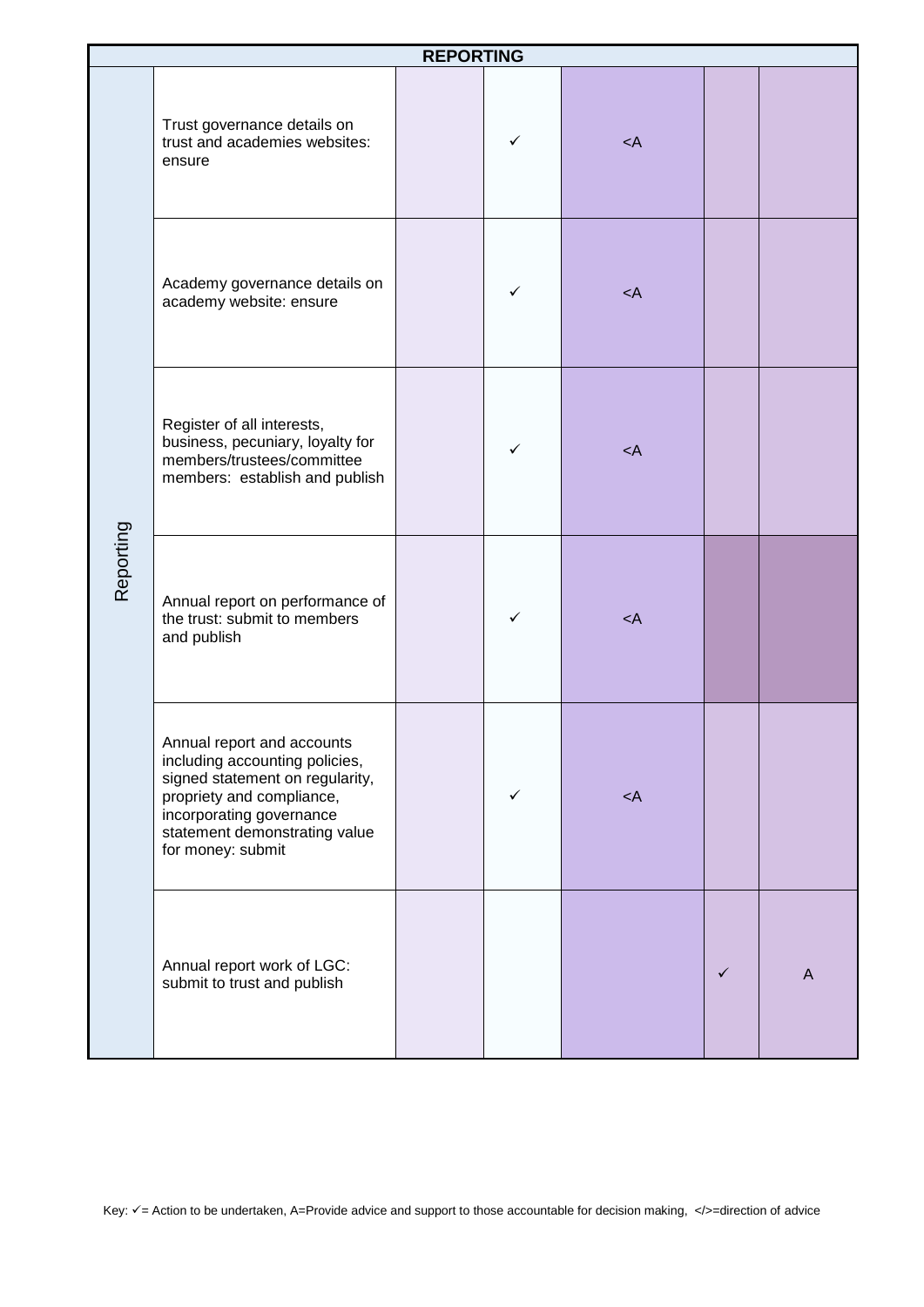| <b>BEING STRATEGIC</b> |                                                                                                                                                                                                                                                                                                                                                                                                 |              |              |                                   |              |              |  |
|------------------------|-------------------------------------------------------------------------------------------------------------------------------------------------------------------------------------------------------------------------------------------------------------------------------------------------------------------------------------------------------------------------------------------------|--------------|--------------|-----------------------------------|--------------|--------------|--|
|                        | Determine trust wide policies<br>which reflect the trust's ethos<br>and values (facilitating<br>discussions with unions here<br>appropriate) including:<br>admissions: charging and<br>remissions; complaints;<br>expenses; health and safety,<br>premises management; data<br>protection and FOI; staffing<br>policies including capability,<br>discipline, conduct and<br>grievance: approved |              | ✓            | <a< td=""><td></td><td></td></a<> |              |              |  |
|                        | Determine school level policies<br>which reflect the school's ethos<br>and values to include e.g.<br>admissions; SEND;<br>safeguarding and child<br>protection; curriculum;<br>behaviour: approve                                                                                                                                                                                               |              |              | A >                               | A            | ✓            |  |
|                        | Central spend/top slice: agree                                                                                                                                                                                                                                                                                                                                                                  |              | $\checkmark$ | $\prec$ A                         |              |              |  |
|                        | Management of risk: establish<br>register, review and monitor                                                                                                                                                                                                                                                                                                                                   |              | ✓            | $<\mathsf{A}\mathsf{>}$           | ✓            | $\mathsf{A}$ |  |
|                        | Engagement with stakeholders                                                                                                                                                                                                                                                                                                                                                                    | $\checkmark$ | ✓            | $\checkmark$<br>$\checkmark$      | $\checkmark$ | $\checkmark$ |  |
| Being Strategic        | Trust's vision and strategy,<br>agreeing key priorities and key<br>performance indications (KPIs)<br>against which progress towards<br>achieving the vision can be<br>measured: determine                                                                                                                                                                                                       |              | ✓            | $\prec$ A                         |              |              |  |
|                        | Schools vision and strategy,<br>agreeing key priorities and key<br>performance indicators (KPIs)<br>against which progress towards<br>achieving the vision can be<br>measured: determine                                                                                                                                                                                                        |              |              | A >                               | A            |              |  |
|                        | Chief executive officer: Appoint<br>and dismiss                                                                                                                                                                                                                                                                                                                                                 |              | ✓            |                                   |              |              |  |
|                        | Academy principal: Appoint and<br>dismiss                                                                                                                                                                                                                                                                                                                                                       |              |              | $\checkmark$                      |              |              |  |
|                        | Budget plan to support delivery<br>of trust key priorities: agree                                                                                                                                                                                                                                                                                                                               |              | ✓            | $\prec$ A                         |              |              |  |
|                        | Budget plan to support delivery<br>of school key priorities: agree                                                                                                                                                                                                                                                                                                                              |              |              | A >                               | A            | ✓            |  |
|                        | Trust's staffing structure: agree                                                                                                                                                                                                                                                                                                                                                               |              | ✓            | $\prec$ A                         |              |              |  |
|                        | School staffing structure: agree                                                                                                                                                                                                                                                                                                                                                                |              |              | A >                               | A            |              |  |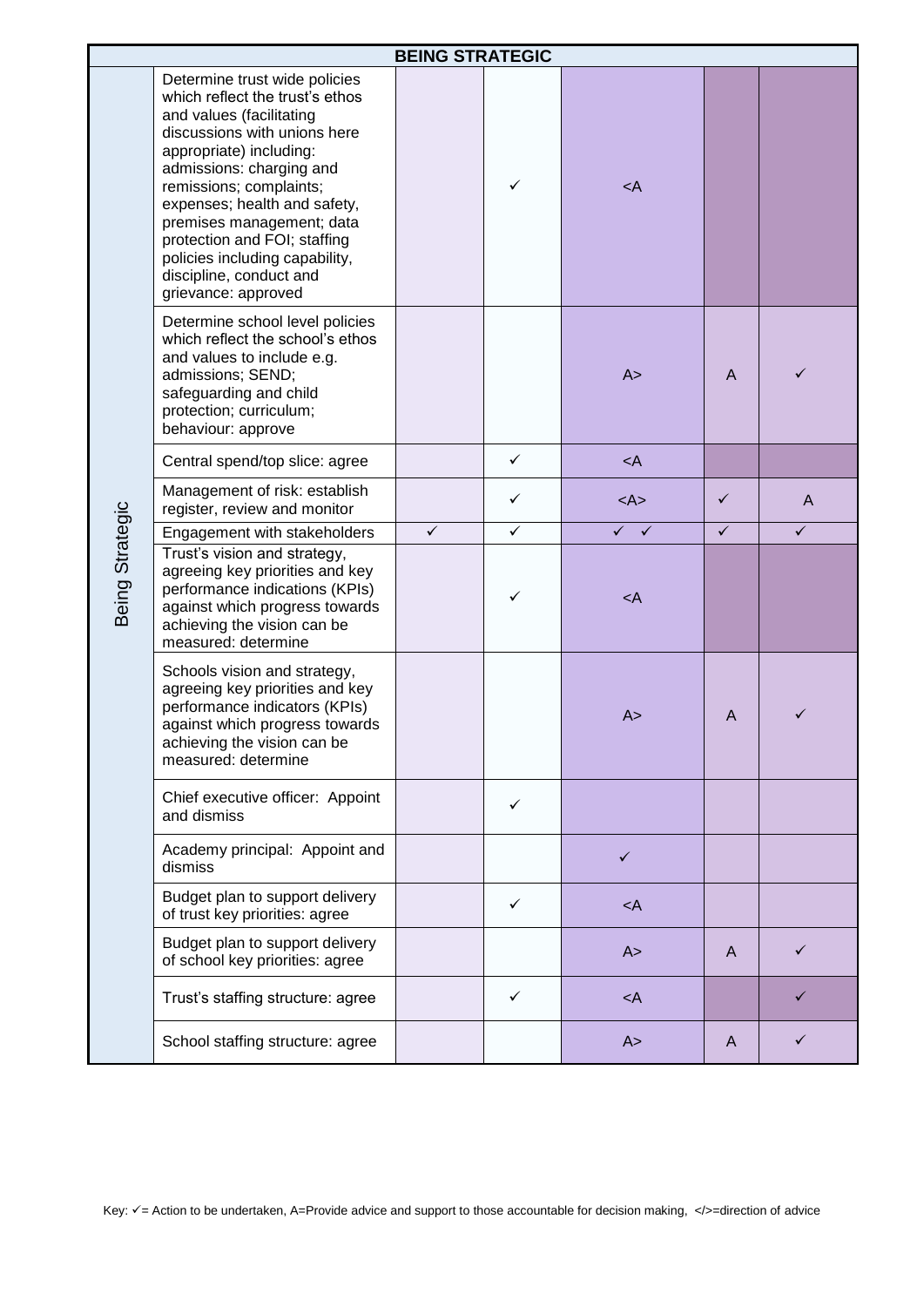| <b>HOLDING TO ACCOUNT</b> |                                                                                                                  |  |              |           |              |              |
|---------------------------|------------------------------------------------------------------------------------------------------------------|--|--------------|-----------|--------------|--------------|
| Holding to account        | Auditing and reporting<br>arrangements for matters of<br>compliance (eg safeguarding,<br>H&S, employment): agree |  | ✓            | $<$ A>    | $\checkmark$ | $\mathsf{A}$ |
|                           | Reporting arrangements for<br>progress on key priorities: agree                                                  |  | $\checkmark$ | $<$ A>    | ✓            | $\mathsf{A}$ |
|                           | Performance management of<br>the Chief Executive Officer:<br>undertake                                           |  | ✓            |           |              |              |
|                           | Performance management of<br>academy principal: undertake                                                        |  |              | ✓         | $\mathsf{A}$ |              |
|                           | Trustee monitoring: agree<br>arrangements                                                                        |  | $\checkmark$ | $\prec$ A |              |              |
|                           | LGC member monitoring: agree<br>arrangements                                                                     |  |              |           | $\checkmark$ | A            |